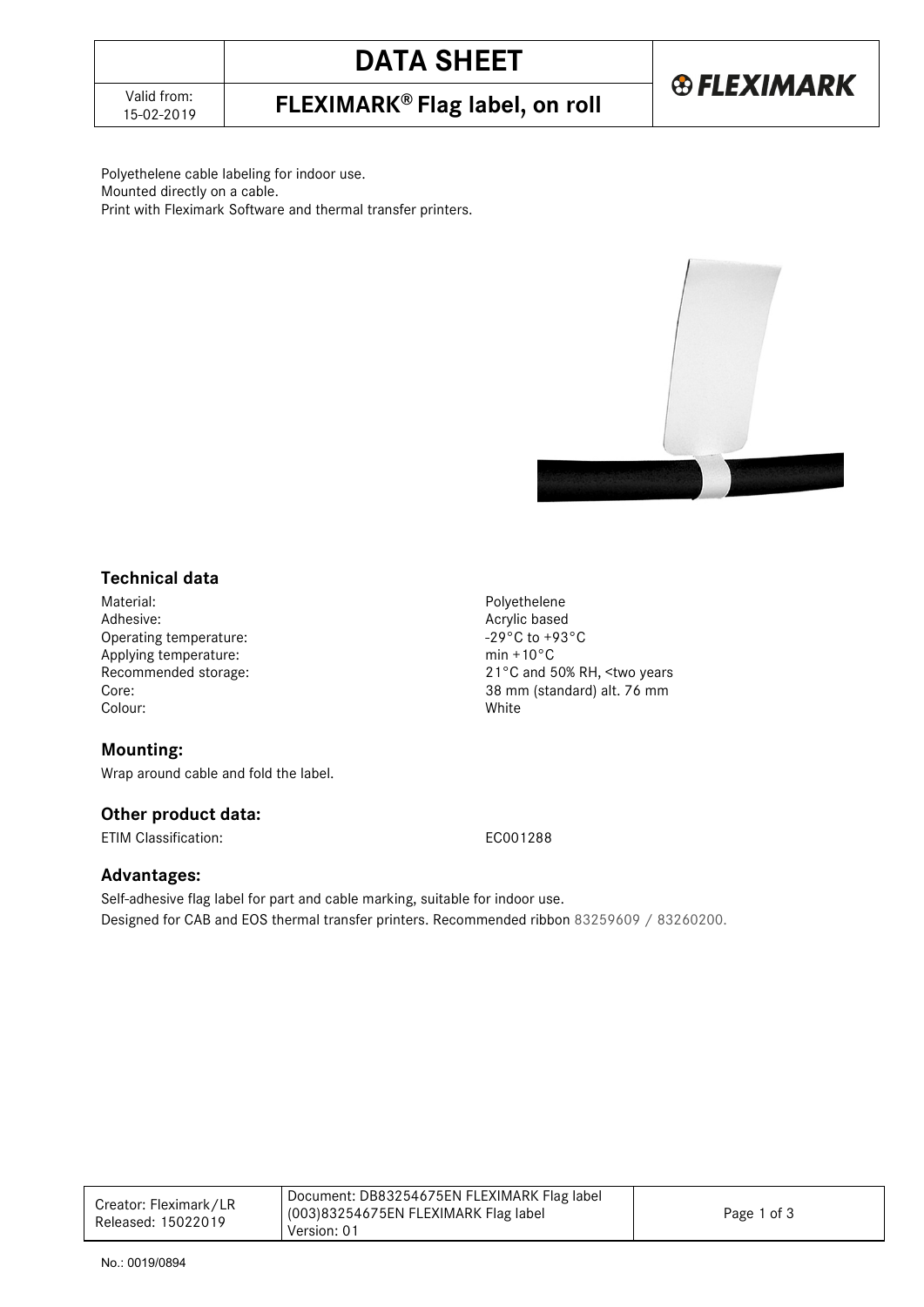### **Product data:**

| E-nummer | LAPP Part<br>no. | Article designation | Size/<br>Label<br>WxH mm | Content/<br>roll | Colour | Content<br>(Unit) | PU |
|----------|------------------|---------------------|--------------------------|------------------|--------|-------------------|----|
| 2972384  | 83254675         | Flag label 31x15 WH | 31x15                    | 2000             | White  |                   |    |
| 2940549  | 83254676         | Flag label 25x12 WH | 25x12                    | 2000             | White  |                   |    |



| Creator: Fleximark/LR<br>Released: 15022019 | Document: DB83254675EN FLEXIMARK Flag label |             |
|---------------------------------------------|---------------------------------------------|-------------|
|                                             | (003)83254675EN FLEXIMARK Flag label        | Page 2 of 3 |
|                                             | Version: 01                                 |             |